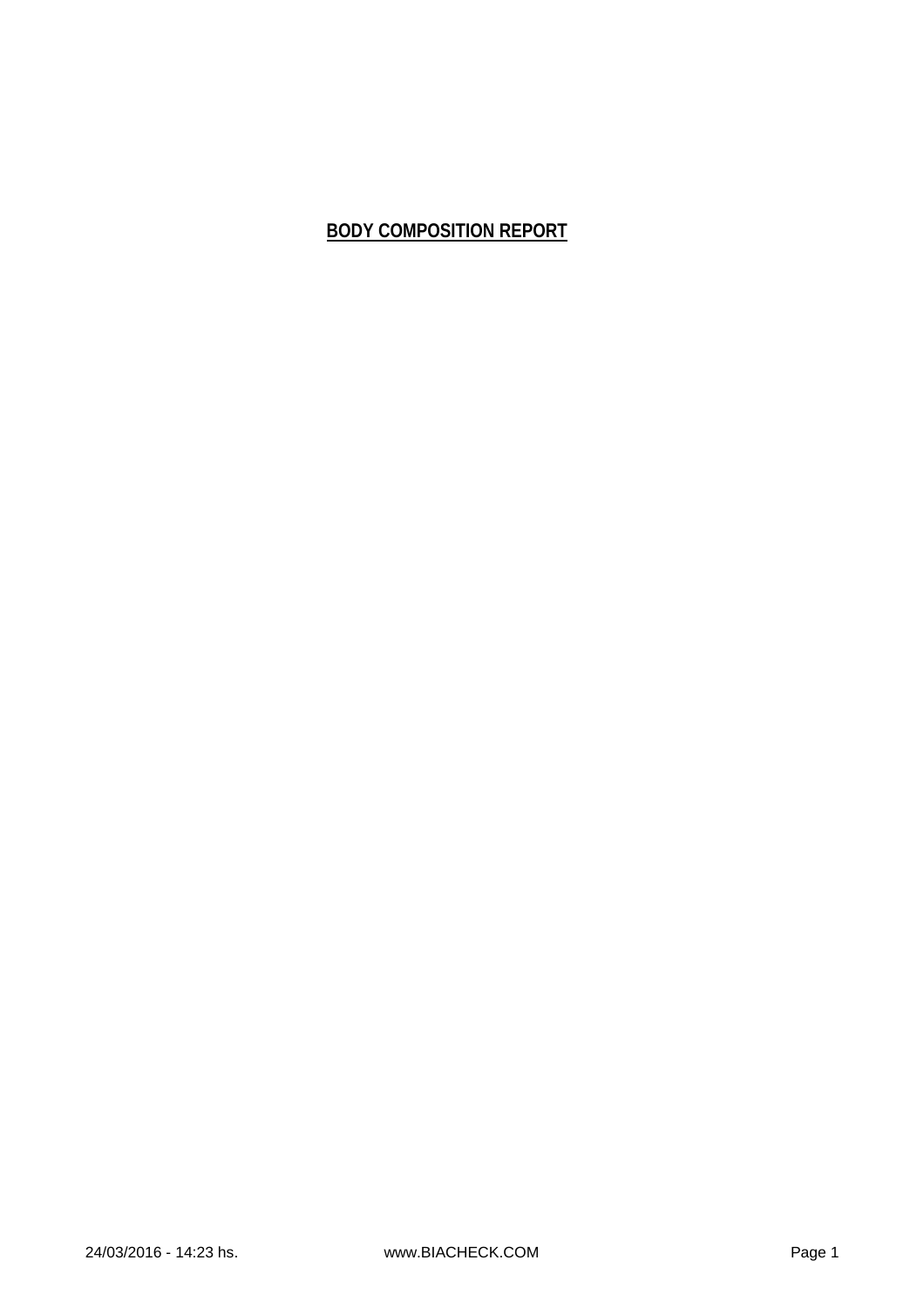## **Personal data**

Surname: Date of birth: Identification:

Name: EXAMPLE: NORMALWEIGHT

File Num: 5 State: Active

## **Address**

Address: Town: City: P.C.:

### **Contact**

Phone 1: Phone 2: Mobile: Fax: E-Mail:

## **Notes**

Although this client's body fat is within the normal range, it has been decided to reduce it even further. It's necessary to lose 2kg of body weight but a larger reduction of fat by 4kg but at the same time increasing lean weight.

#### **Historic**

Clasification: None Blood: A+ Clinical Hist.:

Other:

#### **Family**

Father: Mother: Personal: Eating disorder:

Other: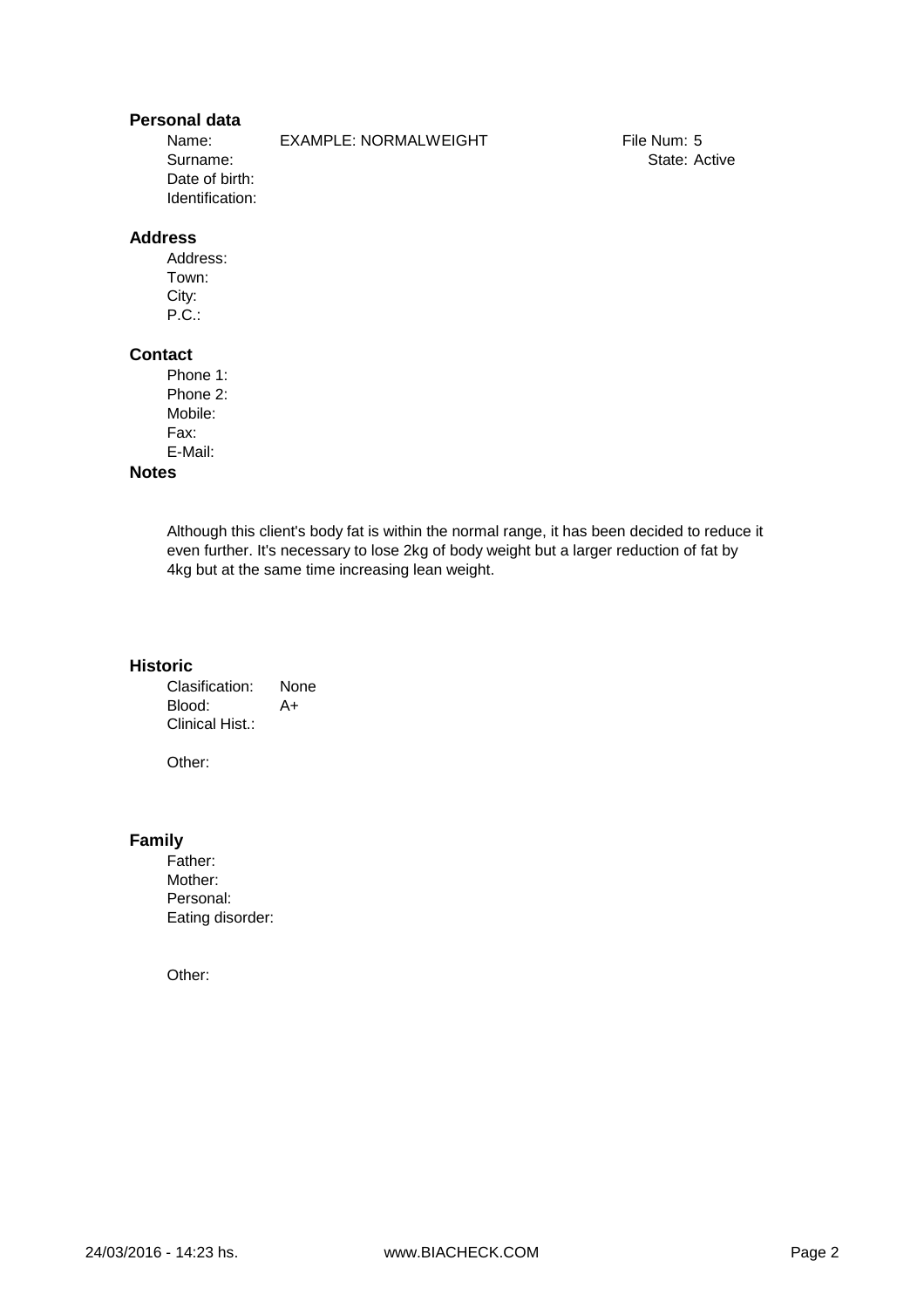# **RESULTS**

**Skinfolds**

## **BODY COMPOSITION**

## **Anthropometrical Data**



|                                                      | %      | kg     | %      | kg     | %    | kg   |
|------------------------------------------------------|--------|--------|--------|--------|------|------|
| <b>ACTUAL</b>                                        | 103.4  | 66,2   | 15.9   | 10.5   | 84.1 | 55,7 |
| <b>REFERENCE</b>                                     | 112,5  | 72,0   | 12,9   | 9,3    | 87,1 | 62,7 |
| <b>DESIRED</b>                                       | 100.0  | 64,0   | 10,0   | 6,4    | 90,0 | 57,6 |
| <b>DESIRED - ACTUAL</b>                              | $-3.4$ | $-2.2$ | $-5.9$ | $-4,1$ | 5,9  | 1,9  |
| Body Fat level according to Bio-Impedance: Reference |        |        |        |        |      |      |
| Body Fat level according to Skinfold: (No Data)      |        |        |        |        |      |      |

# **WATER in LEAN**

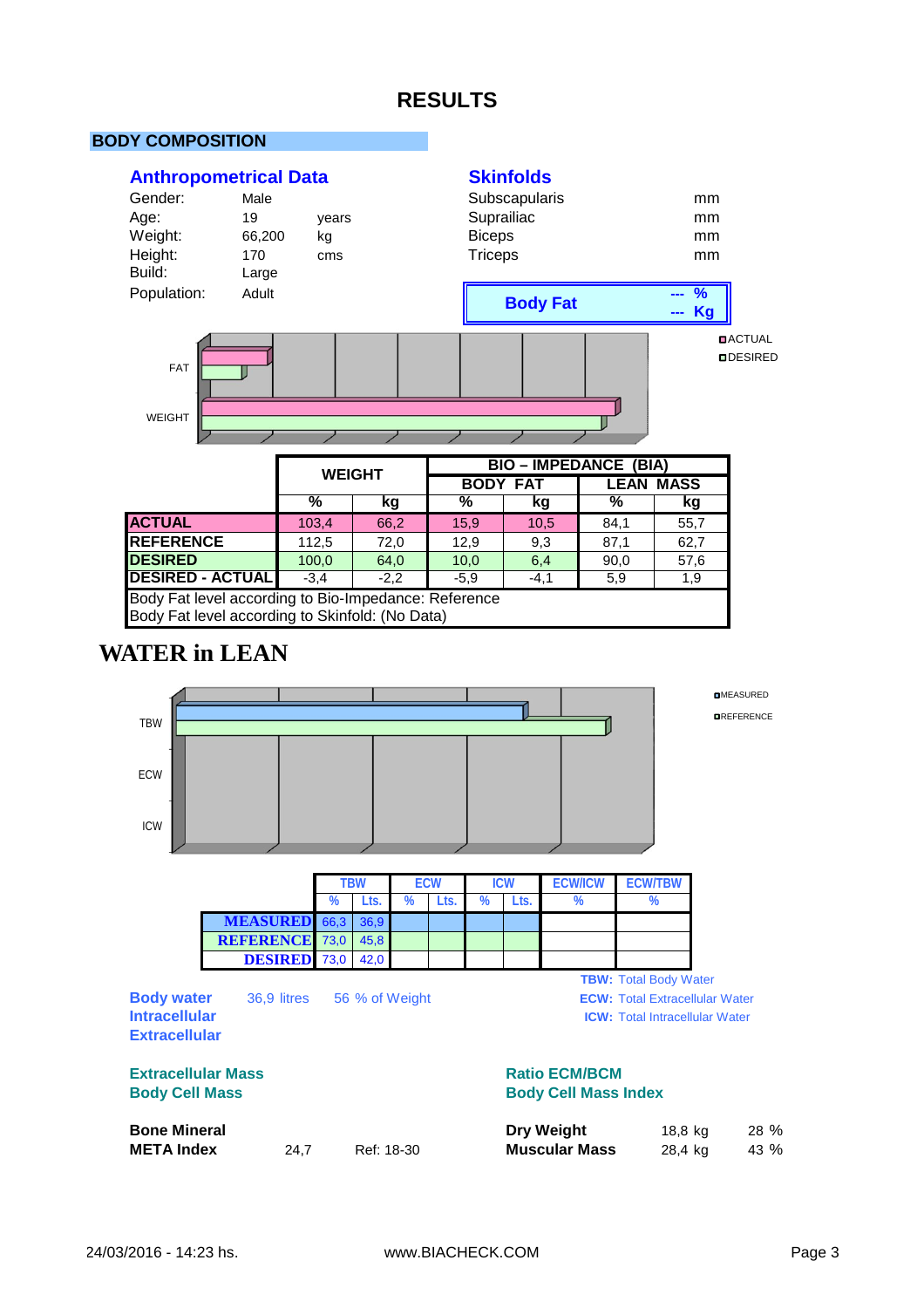

# **WAIST-HIP CIRCUMFERENCES**



# **HANDGRIP STRENGTH**

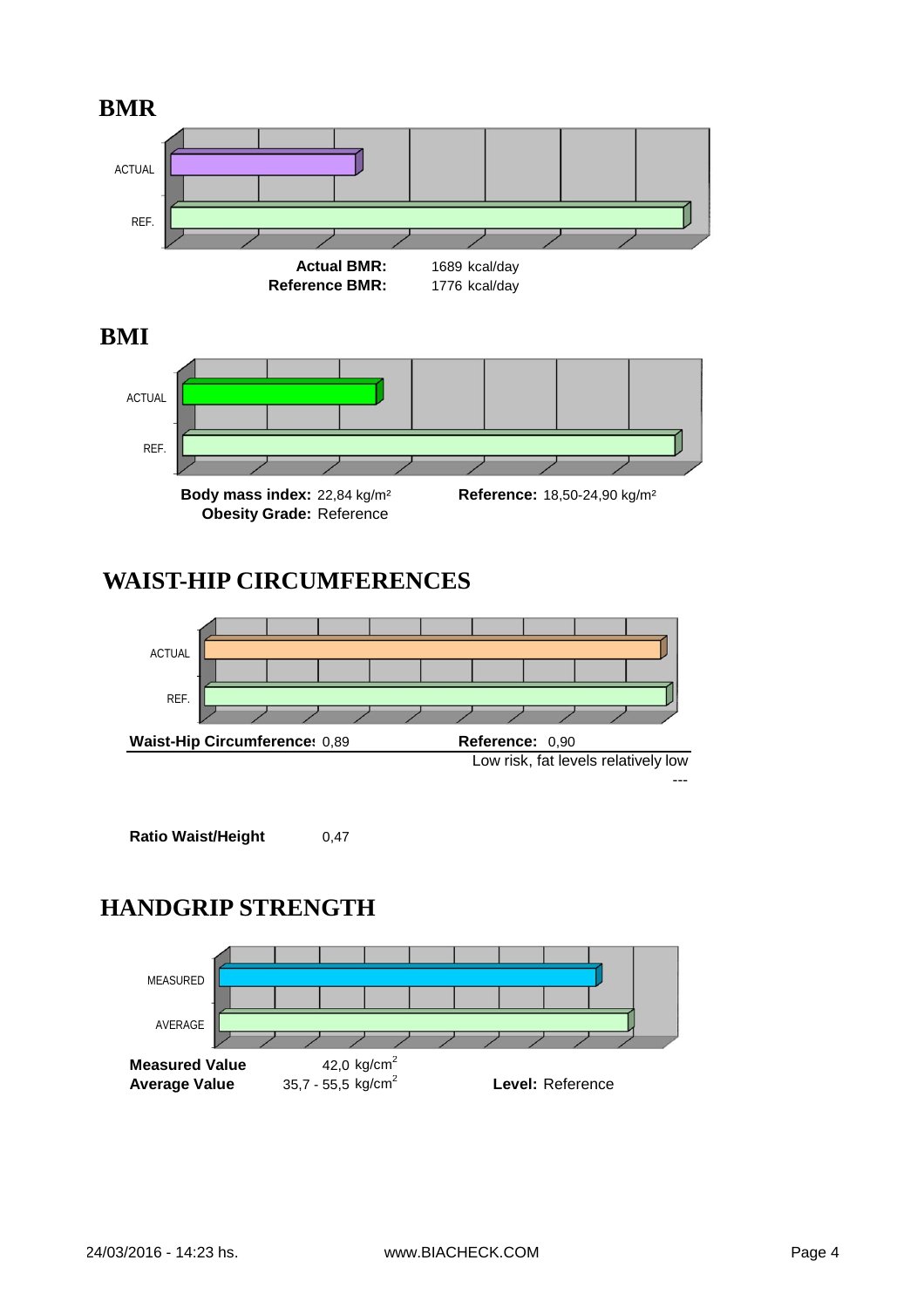## **PARAMETERS**

# **PERIMETERS EXECUTERS**



|               | <b>ACTUAL</b> | <b>IDEAL</b>       |
|---------------|---------------|--------------------|
| <b>Waist</b>  | 80 cms        | 90 cms             |
| <b>Hip</b>    | 90 cms        | $100 \text{ cm}$ s |
| <b>Biceps</b> | 35 cms        |                    |
| <b>Wrist</b>  | 18 cms        |                    |

# **CARDIAC FUNCTION EXECUTED PACTUAL**



|                           | <b>ACTUAL</b>     | <b>IDEAL</b>        | <b>VALUE</b> |
|---------------------------|-------------------|---------------------|--------------|
| <b>Systolic Pressure</b>  | $\sqrt{135}$ mmhg | $130 \text{ mm}$ hg |              |
| <b>Diastolic Pressure</b> | 85 mmhg           | 70 mmhq             |              |
| <b>Pulse Rate</b>         | 60 beats          | 75 beats            | Fit          |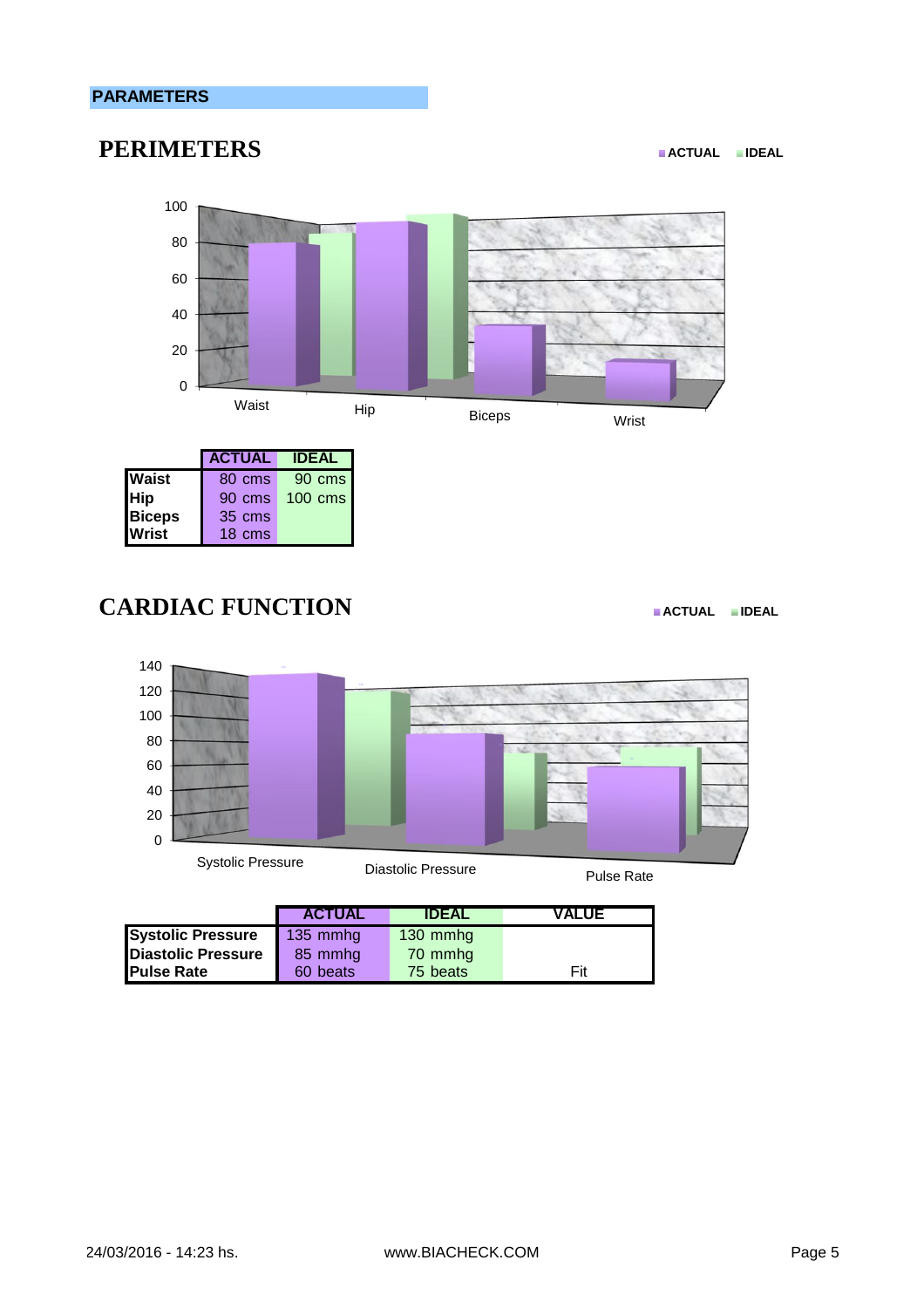| *<br>200 mg%<br><b>Total Cholesterol</b><br>120<br>mg%<br>$\star$<br><b>HDL Cholesterol</b><br>65 mg%<br>45<br>mg%<br>$\star$<br><b>LDL Cholesterol</b><br>$130$ mg%<br>50<br>mg%<br>*<br>Triglycerides<br>160 mg%<br>mg%<br>36<br>$\star$<br>$170$ mg%<br>mg%<br>Iron<br>37<br>$\star$<br>100 mg%<br>Glucose<br>mg%<br>60<br>$\star$<br>$50$ mg%<br>Urea<br>16<br>mg%<br><b>GOT - AST</b><br>$\star$<br><b>30</b> ul<br>5 <sup>1</sup><br>ul<br>GPT - ALT<br>$\star$<br>$35$ ul<br>5<br>ul<br><b>GAMMA - GT</b><br>$\star$<br>5<br>45 ul<br>ul<br>$\star$<br>%<br>52%<br>36<br>Hematocrit<br>$\ast$<br>million/ul<br>5,6 million/ul<br>Hematin<br>4<br>10 million/ul<br>$\star$<br>million/ul<br>Leukocyte<br>3,5<br>$\star$<br>Hemoglobin<br>12<br>$17$ g/dl<br>g/dl<br>Uric acid<br>$\star$<br>2,1<br>$7$ mg%<br>mg%<br>$\star$<br>Creatinine<br>$1,1$ mg%<br>mg%<br>0,6 | Actual | Min Max |  |  |
|-----------------------------------------------------------------------------------------------------------------------------------------------------------------------------------------------------------------------------------------------------------------------------------------------------------------------------------------------------------------------------------------------------------------------------------------------------------------------------------------------------------------------------------------------------------------------------------------------------------------------------------------------------------------------------------------------------------------------------------------------------------------------------------------------------------------------------------------------------------------------------|--------|---------|--|--|
|                                                                                                                                                                                                                                                                                                                                                                                                                                                                                                                                                                                                                                                                                                                                                                                                                                                                             |        |         |  |  |
|                                                                                                                                                                                                                                                                                                                                                                                                                                                                                                                                                                                                                                                                                                                                                                                                                                                                             |        |         |  |  |
|                                                                                                                                                                                                                                                                                                                                                                                                                                                                                                                                                                                                                                                                                                                                                                                                                                                                             |        |         |  |  |
|                                                                                                                                                                                                                                                                                                                                                                                                                                                                                                                                                                                                                                                                                                                                                                                                                                                                             |        |         |  |  |
|                                                                                                                                                                                                                                                                                                                                                                                                                                                                                                                                                                                                                                                                                                                                                                                                                                                                             |        |         |  |  |
|                                                                                                                                                                                                                                                                                                                                                                                                                                                                                                                                                                                                                                                                                                                                                                                                                                                                             |        |         |  |  |
|                                                                                                                                                                                                                                                                                                                                                                                                                                                                                                                                                                                                                                                                                                                                                                                                                                                                             |        |         |  |  |
|                                                                                                                                                                                                                                                                                                                                                                                                                                                                                                                                                                                                                                                                                                                                                                                                                                                                             |        |         |  |  |
|                                                                                                                                                                                                                                                                                                                                                                                                                                                                                                                                                                                                                                                                                                                                                                                                                                                                             |        |         |  |  |
|                                                                                                                                                                                                                                                                                                                                                                                                                                                                                                                                                                                                                                                                                                                                                                                                                                                                             |        |         |  |  |
|                                                                                                                                                                                                                                                                                                                                                                                                                                                                                                                                                                                                                                                                                                                                                                                                                                                                             |        |         |  |  |
|                                                                                                                                                                                                                                                                                                                                                                                                                                                                                                                                                                                                                                                                                                                                                                                                                                                                             |        |         |  |  |
|                                                                                                                                                                                                                                                                                                                                                                                                                                                                                                                                                                                                                                                                                                                                                                                                                                                                             |        |         |  |  |
|                                                                                                                                                                                                                                                                                                                                                                                                                                                                                                                                                                                                                                                                                                                                                                                                                                                                             |        |         |  |  |
|                                                                                                                                                                                                                                                                                                                                                                                                                                                                                                                                                                                                                                                                                                                                                                                                                                                                             |        |         |  |  |
|                                                                                                                                                                                                                                                                                                                                                                                                                                                                                                                                                                                                                                                                                                                                                                                                                                                                             |        |         |  |  |

# **BIOCHEMICAL EXISTENTICAL EXISTENT CONSUMING ACTUAL EMINIMUM**

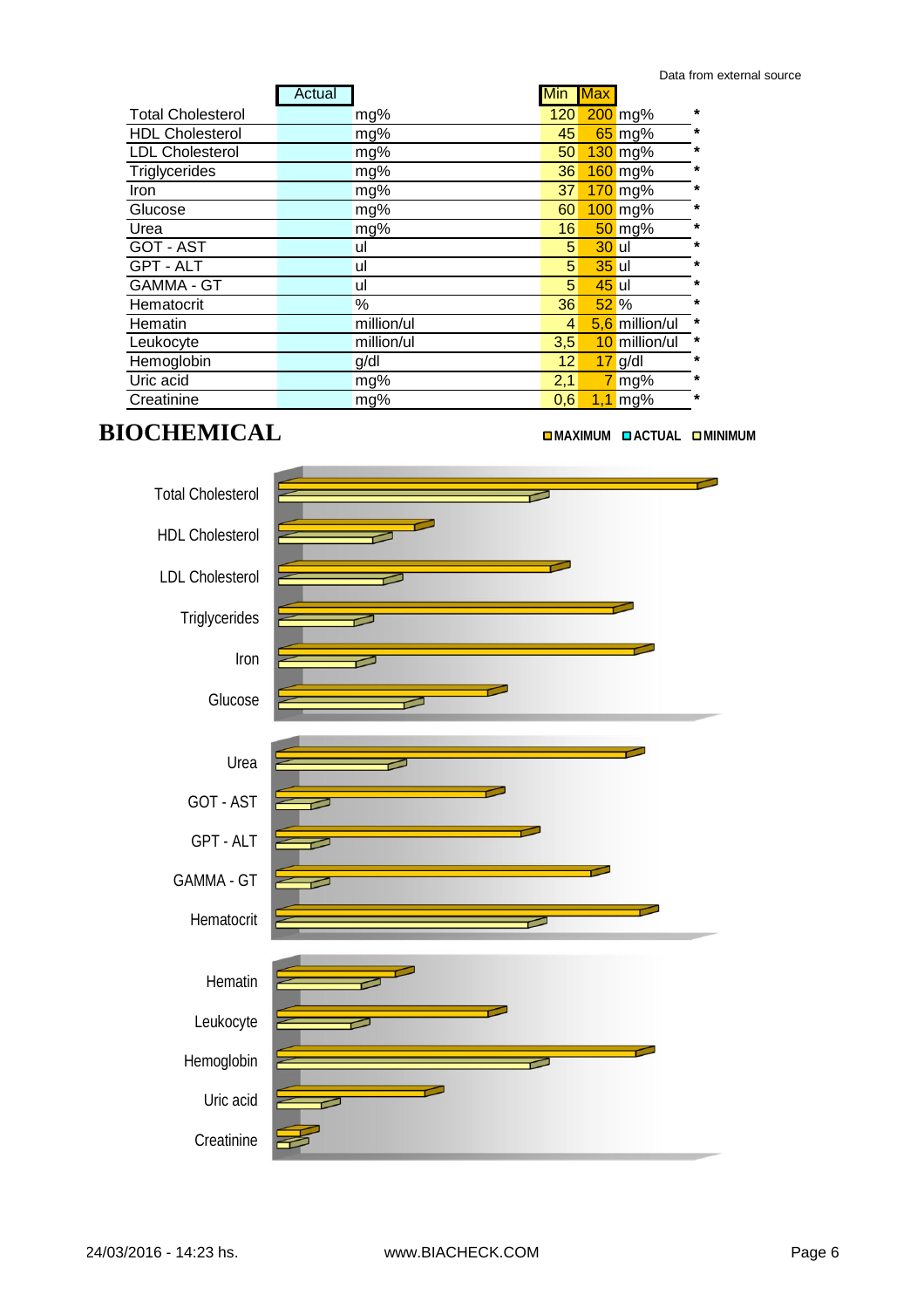## **FITNESS**

## **Stamina**

| Abdominals:        | 25,00 reps     | Result: Marginally low |
|--------------------|----------------|------------------------|
| Press ups:         | 23,00 reps     | Result: Low            |
| Handgrip Strength: | 42,00 kg/sq.cm | Result: Reference      |

## **Flexibility and Muscle Strength**

| Sit and Reach: | 7.00 cm           | Result: Low |
|----------------|-------------------|-------------|
| Sapo:          | $9.00 \text{ cm}$ | Result: Low |
| Jump test:     | 34,00 cm          | Result: Low |

## **Cardiac Resistance**

| Rate at rest:               | 60 beats/min            |
|-----------------------------|-------------------------|
| Rate immediatly after test: | 130 beats/min           |
| Rate 1 minute after test:   | 75 beats/min            |
|                             | <b>Result: Excelent</b> |

| <b>Activity Planner</b>    |            |      |            |      |
|----------------------------|------------|------|------------|------|
| (Minutes)                  | <b>TUE</b> | THU  | <b>SAT</b> |      |
| Badminton                  |            |      |            |      |
| <b>Basketball</b>          |            |      |            |      |
| Canoeing                   |            |      |            |      |
| Cycling 8,8km/h            |            |      |            |      |
| Cycling 15,1 km/h          |            |      |            |      |
| Dancing                    |            |      |            |      |
| Hockey (grass)             |            |      |            |      |
| Golf                       |            |      |            |      |
| Gymnastics                 |            |      |            |      |
| Horseriding                |            |      |            |      |
| Jogging 9min/1600m         |            |      |            |      |
| Judo, Karate               |            |      |            |      |
| Running 6 min/1600m        |            |      |            |      |
| Running                    |            |      |            |      |
| Skiing cross country       |            |      |            |      |
| Skiing downhill            |            |      |            |      |
| Squash                     |            |      |            |      |
| Swimming slow crawl        |            |      |            |      |
| Tennis                     |            |      |            |      |
| Volleyball                 |            |      |            |      |
| Walk 15min/1600m           |            |      |            |      |
| Pedometer (Steps)          |            |      |            |      |
|                            |            |      |            |      |
| <b>Activity Expend</b>     | 0,0        | 0, 0 |            | 0, 0 |
| <b>BMR</b>                 | 0, 0       | 0, 0 |            | 0, 0 |
| Work Expend                | 0,0        | 0, 0 |            | 0.0  |
| <b>Total Energy Expend</b> | 0,0        | 0, 0 |            | 0, 0 |

**Occupation** 

| $\vert$ = WHO =                 |                        |
|---------------------------------|------------------------|
| <b>Physical Activity Level:</b> |                        |
| <b>Total Energy Expend:</b>     | 2.Light<br>2854,4 kcal |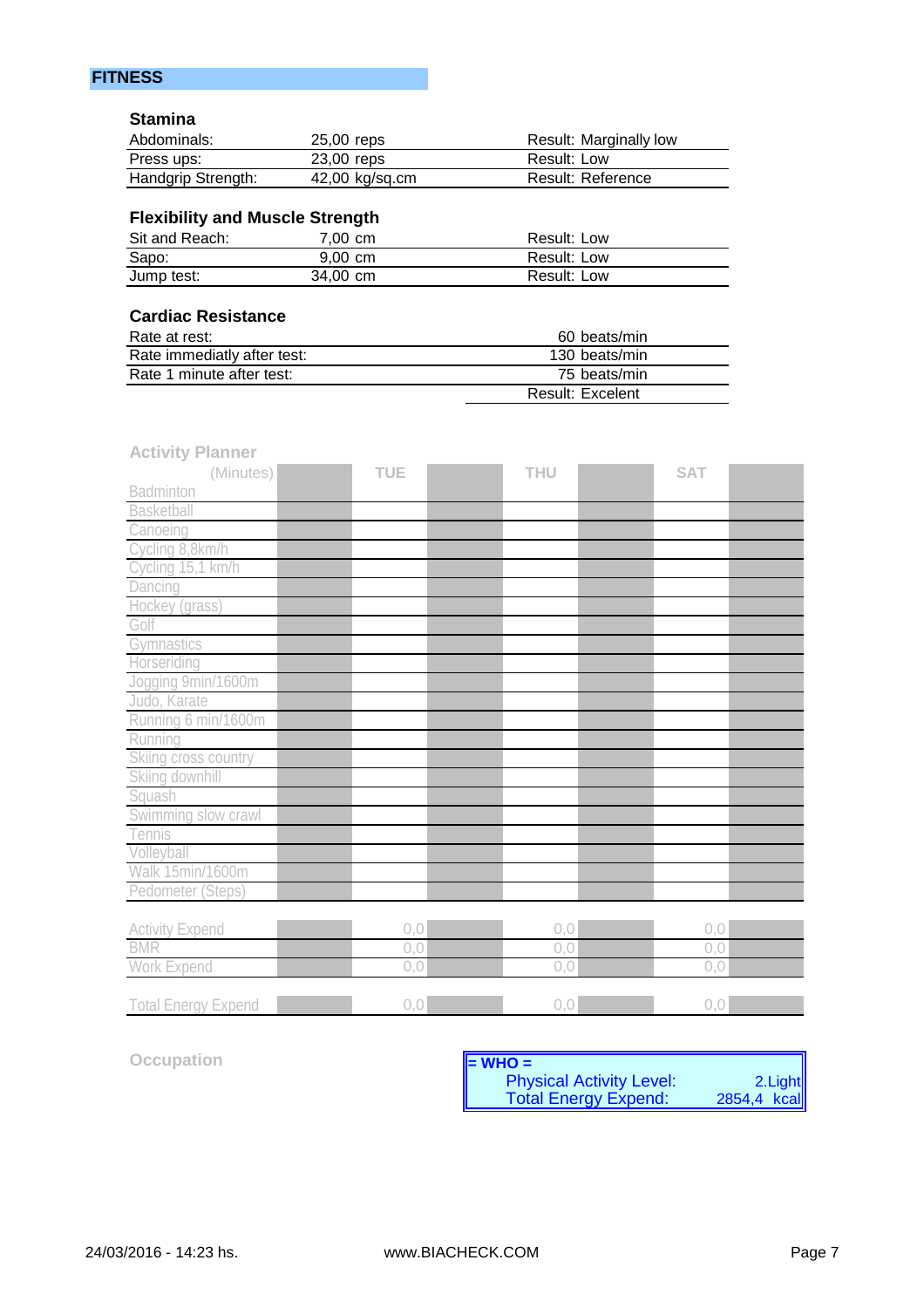## **HISTORICAL**

|                                | D.W.*Weight Fat Lean |  | <b>WATER Total Extra Intra</b> | <b>BMI</b> | <b>Waist-Hip Circ.</b> | <b>BMR</b> |
|--------------------------------|----------------------|--|--------------------------------|------------|------------------------|------------|
| 23/03/2016 64.0 66.2 10.5 55.7 |                      |  | 36,9                           | 22.8       | 0.89                   | 1689       |
| 23/03/2016 64.0 66.2 10.5 55.7 |                      |  | 36,9                           | 22.8       | 0.89                   | 1689       |
| 23/03/2016 64.0 66.2 10.5 55.7 |                      |  | 36,9                           | 22.8       | 0.89                   | 1689       |

\*: Desired Weight

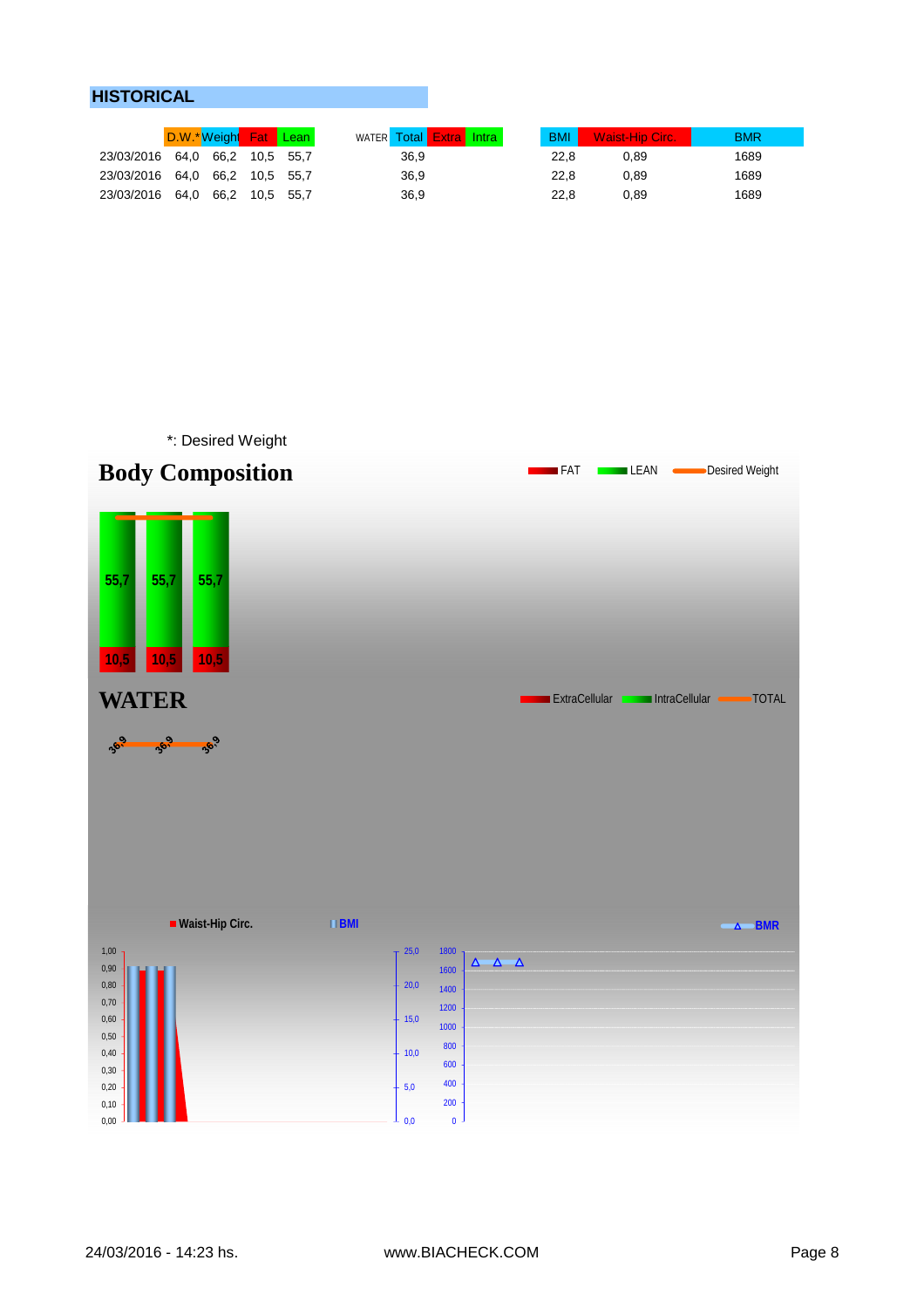|            | <b>Blood Pressure</b> |           | Cholesterol  |             |     |                     |
|------------|-----------------------|-----------|--------------|-------------|-----|---------------------|
|            | <b>Systolic</b>       | Diastolic | <b>Total</b> | <b>THDL</b> | TDL | <b>Triglicerids</b> |
| 23/03/2016 | 135                   | 85        |              |             |     |                     |
| 23/03/2016 | 135                   | 85        |              |             |     |                     |
| 23/03/2016 | 135                   | 85        |              |             |     |                     |

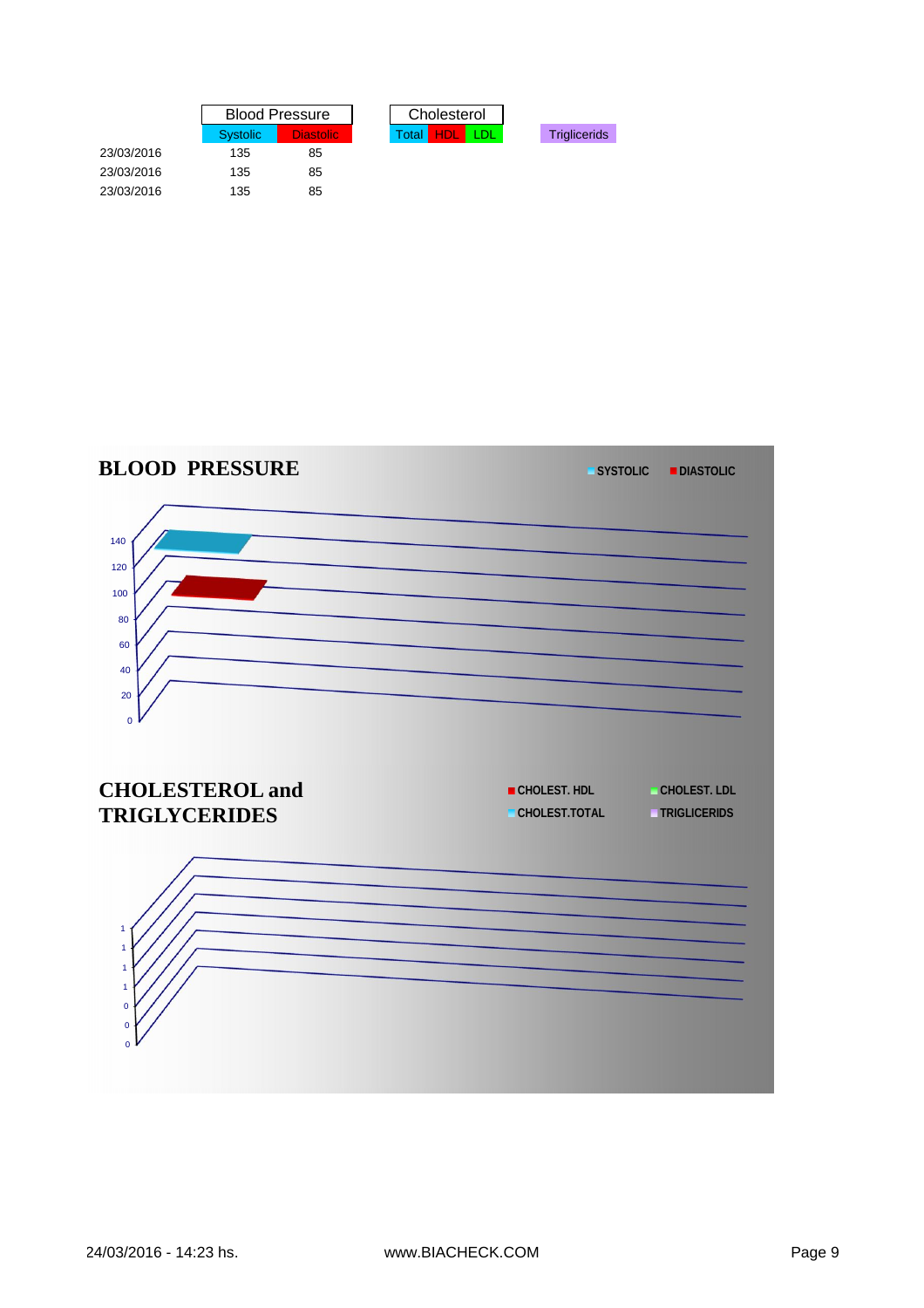|            |                   | Stamina          |     | Flexibility       |       | Cardiac Function |       |        |       |
|------------|-------------------|------------------|-----|-------------------|-------|------------------|-------|--------|-------|
|            | <b>Abdominals</b> | <b>Press Ups</b> | Sit | Sapo <sub>1</sub> | Jump. | <b>Rest</b>      | Later | l 1min | Score |
| 23/03/2016 | 25                | 23               |     | 9.0               | 34    | 60               | 130   | 75     | 0,9   |
| 23/03/2016 | 25                | 23               | 7.0 | 9.0               | 34    | 60               | 130   | 75     | 0,9   |
| 23/03/2016 | 25                | 23               |     | 9.0               | 34    | 60               | 130   | 75     | 0,9   |

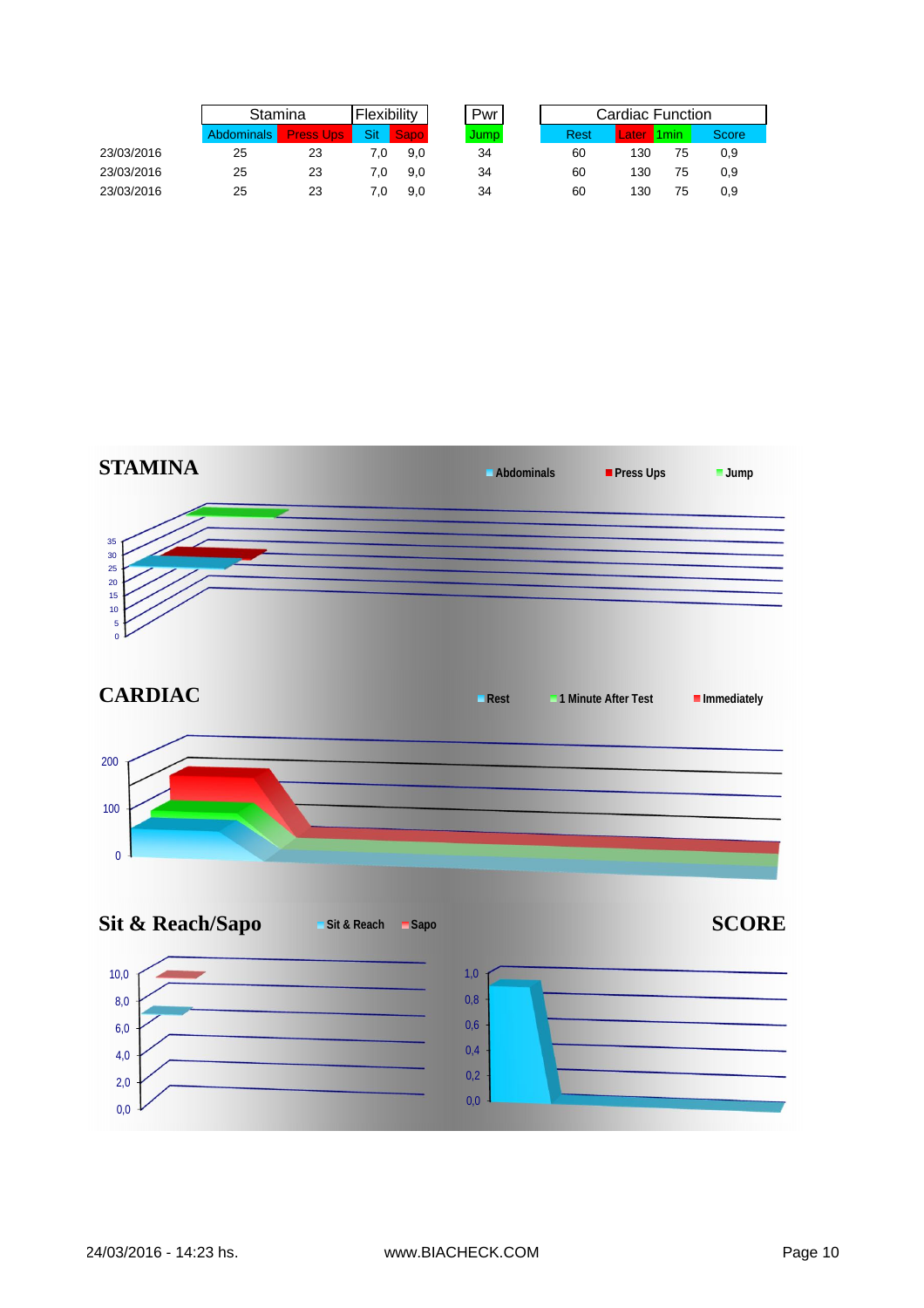## **IMPEDANCE**

## **4 electrodes**

|           | 1 Khz |  |         | 5 Khz 10 Khz 50 Khz 100 Khz 150 Khz 250 Khz 500 Khz |  |  |
|-----------|-------|--|---------|-----------------------------------------------------|--|--|
|           |       |  | 565,00  |                                                     |  |  |
| <b>Rb</b> |       |  | 555.877 |                                                     |  |  |
| Xb        |       |  | 101.123 |                                                     |  |  |
|           |       |  |         |                                                     |  |  |

## **References:**

| f  | Frecuencv  |
|----|------------|
| z  | Impedance  |
| Rb | Resistance |
| Хb | Reactance  |
| P  | Phase      |